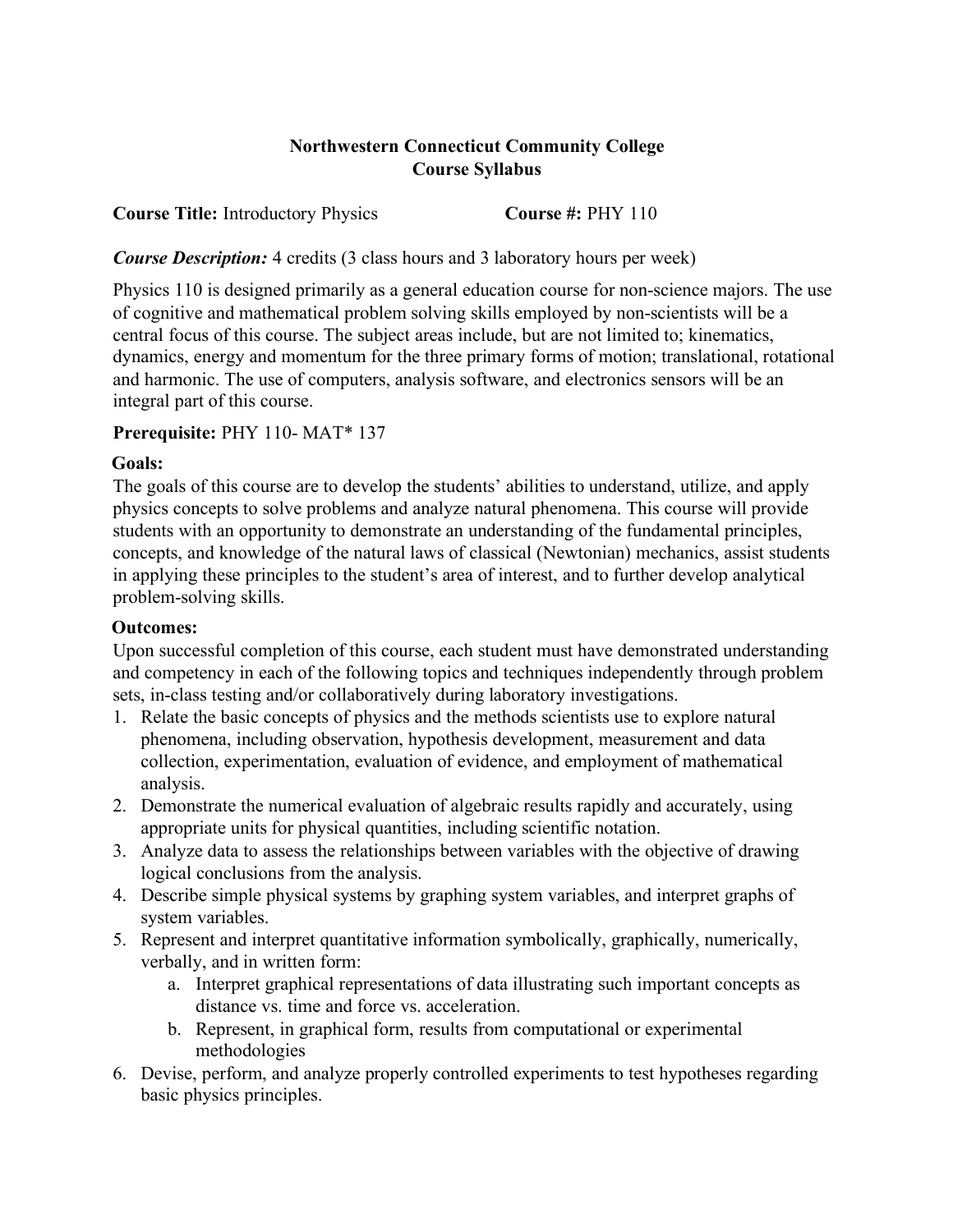7. Describe Newton's laws of motion, state physical examples of each law, apply them to simple mechanical systems and demonstrate them through experimentation.

Explain the concept of force

- a. Define the displacement and average velocity of a particle in motion.
- b. Define the instantaneous velocity and understand how this quantity differs from average velocity.
- c. Define average acceleration and instantaneous acceleration.
- d. Construct position versus time and velocity versus time graphs for a particle in motion along a straight line. From these graphs, determine both average and instantaneous values of velocity and acceleration.
- e. Obtain the instantaneous velocity and instantaneous acceleration if the position of a particle is given as a function of time.
- f. Recognize that the equations of kinematics apply when motion occurs under constant acceleration
- g. Describe what a body in free fall means and solve as constant acceleration problems.
- h. Apply the equations of kinematics to any situation where the motion occurs under constant acceleration.
- i. Explain the nature of the acceleration of a particle moving in a circle with constant speed.
- j. Describe the components of acceleration for a particle moving on a curved path, where both the magnitude and direction of v are changing with time.
- k. Discuss the concept of force and the effect of an unbalanced force on the motion of a body.
- l. Discuss the concepts of mass and inertia and understand the difference between mass and weight.
- m. Become familiar with the SI units of force (N), mass (kg) and acceleration (m/s2), and the relation of these units to the English units.
- n. Discuss the nature of the fundamental forces in nature (gravitational, electromagnetic and nuclear) and characterize the properties and relative strengths of these forces.
- 8. Explain the physical concepts of energy and momentum, the conservation of both concepts, and how they relate to different physical systems.
	- a. Define the work done by a constant force.
	- b. Recognize that the work done by a force can be positive, negative, or zero, and describe at least one example of each case.
	- c. Describe the work done by a force that varies with position.
	- d. Define the kinetic energy of an object of mass m moving with a speed v.
	- e. Relate the net work done on an object to the change in kinetic energy. The relation W  $= \Delta K = K_f$  - K<sub>i</sub> is called the work - energy theorem.
	- f. Define the concepts of average power and instantaneous power.
	- g. Discuss the properties of conservative and non-conservative forces.
	- h. Explain the distinction between kinetic energy, potential energy, and the total mechanical energy of a system.
	- i. State the law of conservation of mechanical energy, noting that mechanical energy is conserved only when conservative forces act on a system.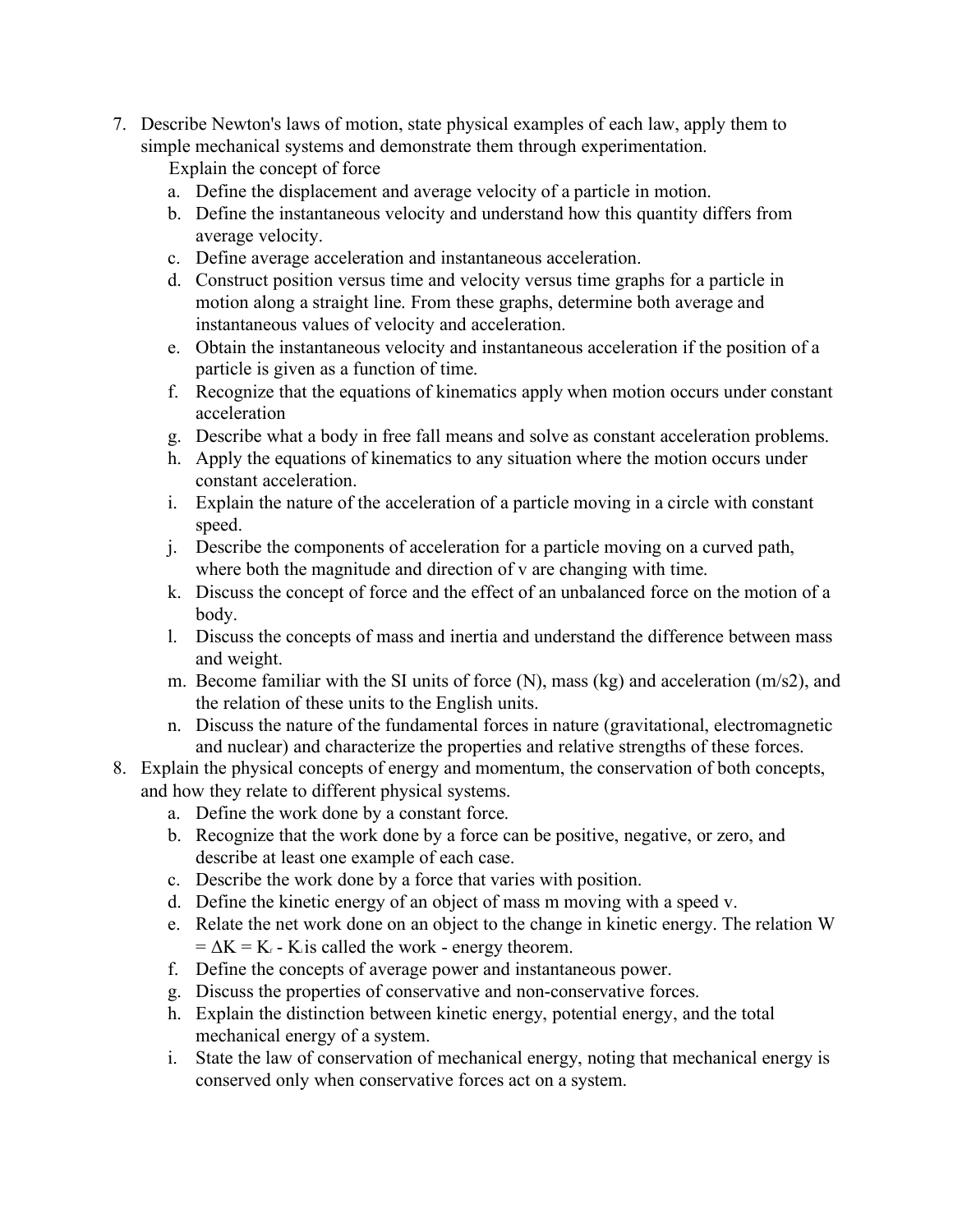- j. Compute the potential energy function associated with a conservative force such as the force of gravity and the spring force.
- k. Recognize that the gravitational potential energy function,  $U_i = mgy$ , can be positive, negative or zero, depending on the location of the origin.
- l. Recognize that the spring potential energy function,  $Us = \frac{1}{2}kx^2$ , is always positive.
- m. Explain the concept of linear momentum of a particle and the relation between the resultant force on a particle and the time rate of change of its momentum.
- n. Recognize that the impulse of a force acting on a particle over some time interval equals the change in momentum of the particle, and understand the impulse approximation which is useful in treating collisions.
- o. Recognize that the linear momentum of any isolated system is conserved.
- p. Describe and distinguish the two types of collisions that can occur between two particles, namely elastic and inelastic collisions.
- q. Recognize that a perfectly inelastic collision is an inelastic collision in which the colliding particles stick together after the collision.
- r. Understand the fact that conservation of linear momentum applies not only to head-on collisions (one-dimensional)
- 9. Explain the properties and motions of rigid bodies.
	- a. Explain and describe the concept of center of mass as applied to a collection of particles or a rigid body.
	- b. Define the angular velocity and angular acceleration of a particle or body rotating about a fixed axis.
	- c. Recognize that if a body rotates about a fixed axis, every particle on the body has the same angular velocity and angular acceleration.
	- d. Note the similarity between the equations of rotational kinematics and those of linear kinematics.
	- e. Describe and understand the relationships between linear speed and angular speed (v = rω), and between linear acceleration and angular acceleration.
	- f. Calculate the moment of inertia I of a system of particles or a rigid body about a specific axis, including use of the parallel-axis theorem.
	- g. Describe and illustrate the concept of torque associated with a force.
	- h. Discuss the work-energy theorem as it is applied to a rotating rigid body.
	- i. Define the angular momentum L of a particle moving with a velocity v relative to a specified point, and the torque  $\tau$  acting on the particle relative to that point.
	- j. Describe and apply the total angular momentum of a system of particles and a rigid body rotating about a fixed axis.
	- k. Describe the two necessary conditions of equilibrium for a rigid body.
	- l. Locate the center of gravity of a system of particles or a rigid body and understand the difference between center of gravity and center of mass.
- 10. Describe and use Newton's universal law of gravity.
	- a. State Kepler's three laws of planetary motion and recognize that the laws are empirical in nature, based on astronomical data.
	- b. Recognize that Kepler's second law is a consequence of conservation of angular momentum and the central nature of the gravitational force.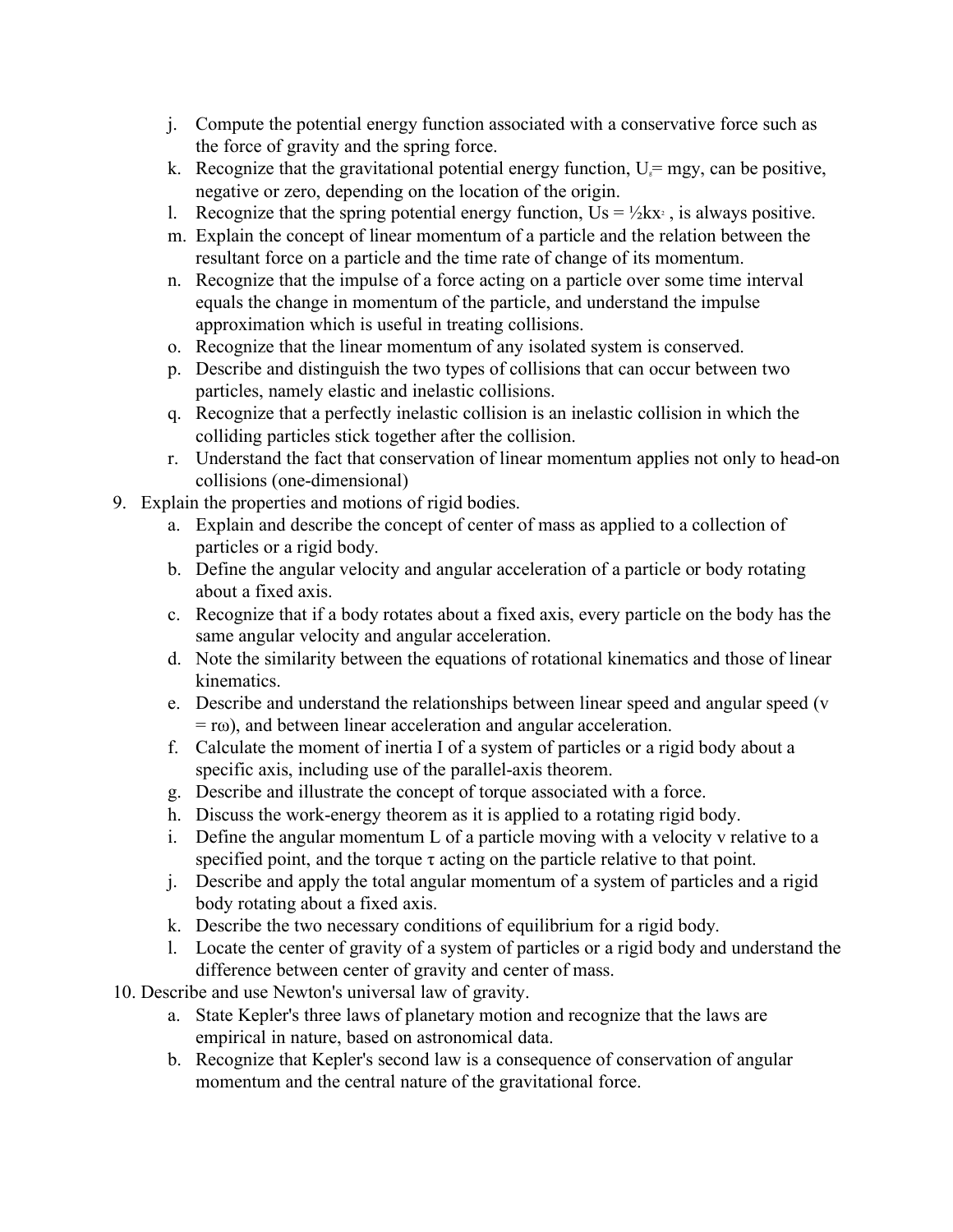- c. Describe the total energy of a planet or earth satellite moving in a circular orbit about a large body located at the center of motion.
- 11. Analyze and solve problems for objects that exhibit Simple Harmonic Motion.
	- a. Sketch or identify a graph of displacement as a function of time, and determine, from such a graph, the amplitude, period, and frequency of the motion.
	- b. Find an expression for velocity as a function of time.
	- c. State the relations between acceleration, velocity, and displacement, and identify points in the motion where these quantities are zero or achieve their greatest positive and negative values.
	- d. State and apply the relation between frequency and period.
	- e. State how the total energy of an oscillating system depends on the amplitude of the motion, sketch or identify a graph of kinetic or potential energy as a function of time, and identify points in the motion where this energy is all potential or all kinetic.
	- f. Calculate the kinetic and potential energies of an oscillating system as functions of time, sketch or identify graphs of these functions, and prove that the sum of kinetic and potential energy is constant.
	- g. Calculate the maximum displacement or velocity of a particle that moves in simple harmonic motion with specified initial position and velocity.
	- h. Develop a qualitative understanding of resonance so they can identify situations in which a system will resonate in response to a sinusoidal external force.
	- i. Apply the expression for the period of oscillation of a mass on a spring.
	- j. Analyze problems in which a mass hangs from a spring and oscillates vertically or horizontally.
	- k. State what approximation must be made in deriving the period.
	- l. Analyze problems for of simple pendulums.

#### **Competencies:**

*Scientific Reasoning:* Upon the completion of this course, students should be able to:

- Explain the methods of scientific inquiry that lead to the acquisition of knowledge. Such methods include observations, testable hypotheses, logical inferences, experimental design, data acquisition, interpretation, and reproducible outcomes.
- Apply scientific methods to investigate real-world phenomena, and routine and novel problems. This includes data acquisition and evaluation, and prediction.
- Represent scientific data symbolically, graphically, numerically, and verbally.
- Interpret scientific information and draw logical references from representations such as formulas, equations, graphs, tables, and schematics.
- Evaluate the results obtained from scientific methods for accuracy and/or reasonableness

*Scientific Knowledge:* Upon the completion of this course, students should be able to:

- Communicate using appropriate scientific terminology.
- Use representations and models to communicate scientific knowledge and solve scientific problems.
- Plan and implement data collection strategies appropriate to a particular scientific question.